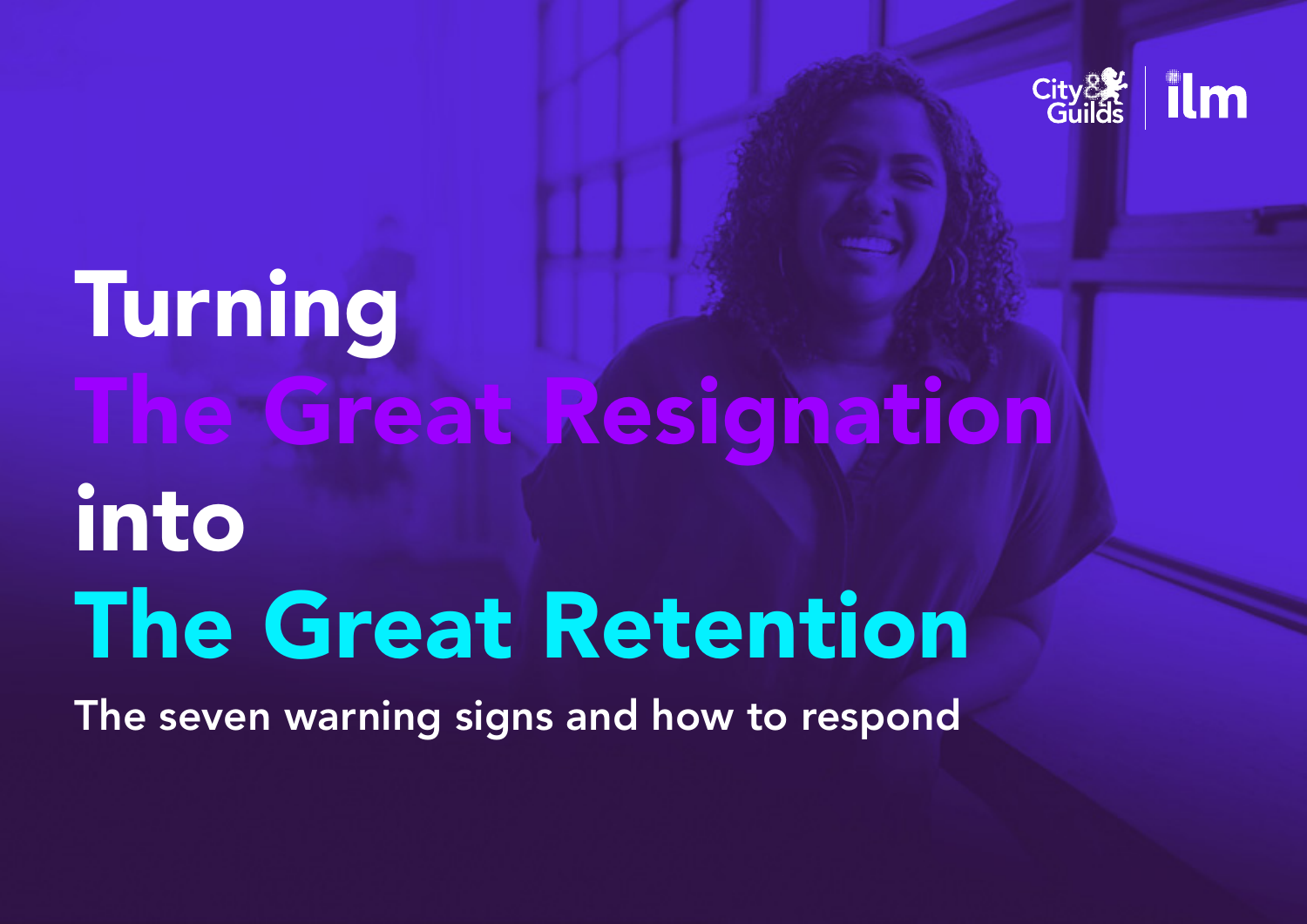# Introduction

## Retaining staff is one of the biggest challenges businesses face today.

We know that organisations who get it right reap many benefits including improved business performance, engaged and loyal staff and strengthened reputation.

We have pulled this short quide together to help you spot the early signs of emerging retention challenges and to share the top three strategies and approaches that we have seen bring amazing results to our customers.

People are your most valuable assets. Look after them, train them well and they will look after your business.

## **Contents**

PART 1 Page 4

> Seven warning signs that the Great Resignation is about to hit your organisation

#### Page 7 PART 2

The three best kept secrets to turn the Great Resignation into the Great Retention

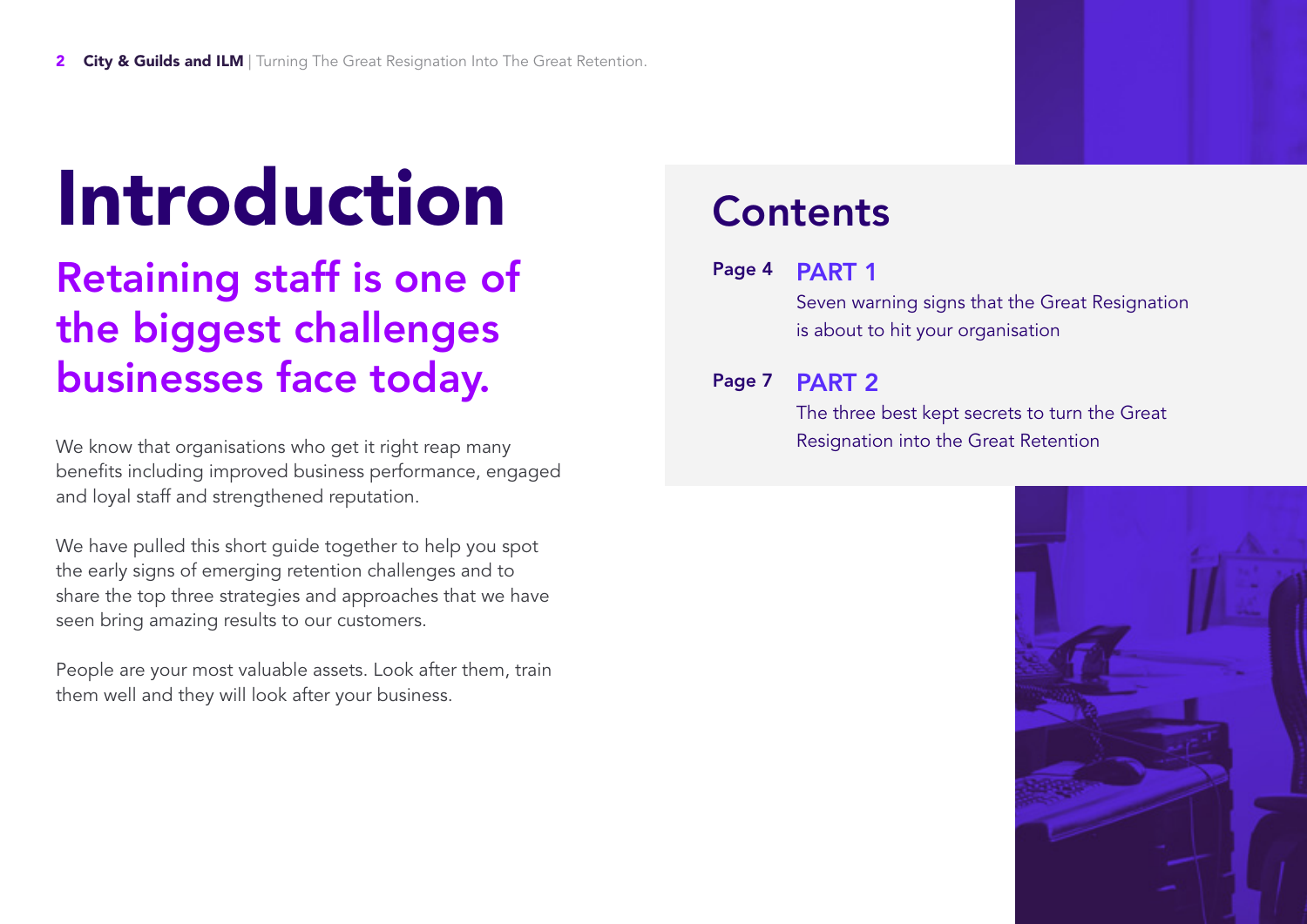"We believe that having a skilled workforce is the most significant factor in the success of any organisation. Without great people, businesses simply don't succeed. However, in today's constricted labour market, hiring and retaining talent has never been more difficult.

There is fierce competition for workers in many sectors. This is thanks to the impact of the pandemic causing some workers to re-evaluate what they want and ultimately either move roles or stop working completely (which has been dubbed 'the Great resignation').

We see employers around the world grappling with the same question: "How do we retain our top talent in such an aggressive labour market?".

However, the key ingredient to achieving success is pretty simple - invest in your staff and you will see levels of loyalty grow exponentially.

In fact, in our recent research Great Jobs, we found that having good opportunities for training and progression was ranked as one of the top reasons people found jobs attractive.

We hope that our guide will provide a useful tool which organisations can use to reflect and inform their talent strategies."

Kirstie Donnelly MBE CEO, City & Guilds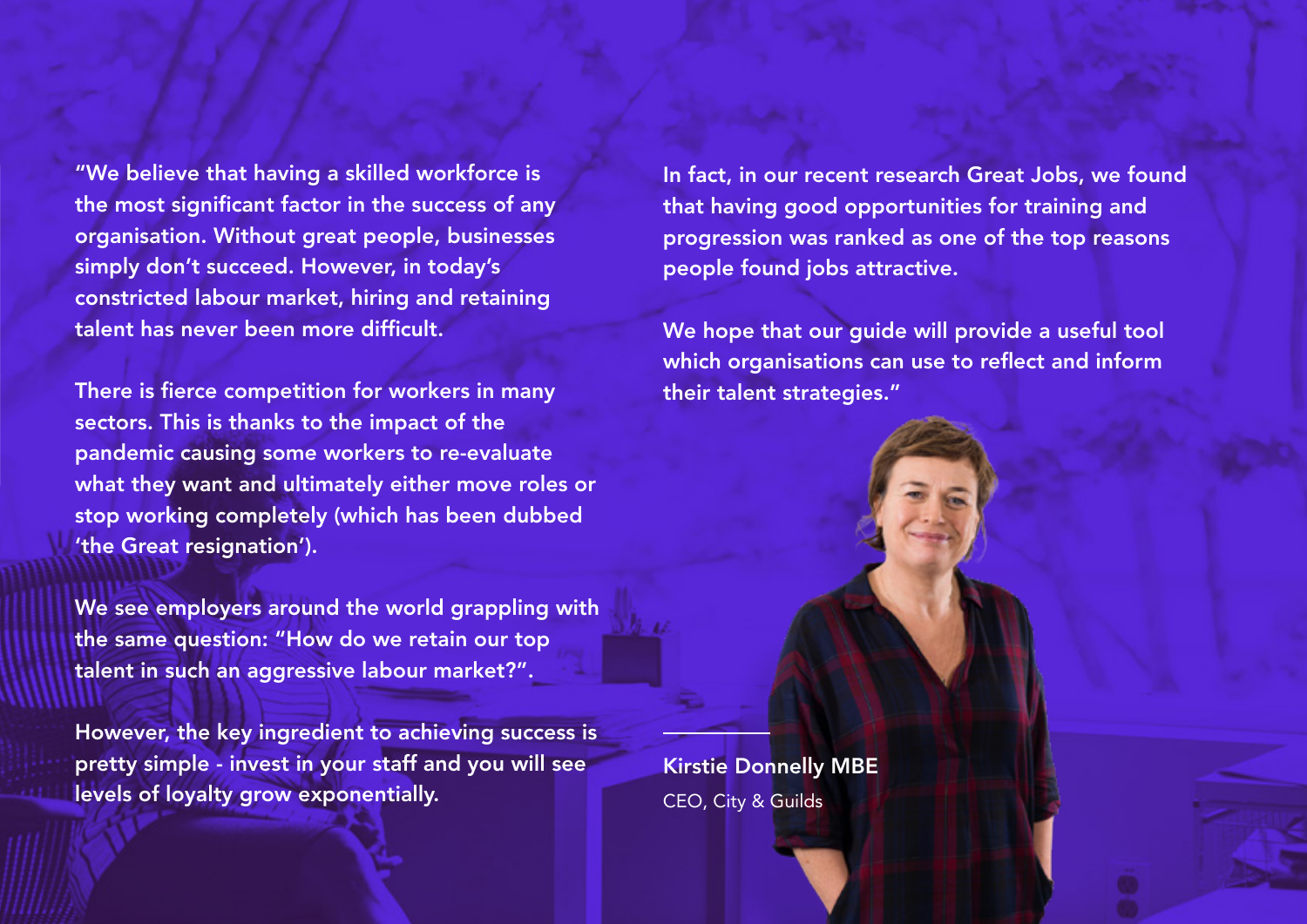**City & Guilds and ILM** | Turning The Great Resignation Into The Great Retention.

# Seven warning signs PART 1

that the Great Resignation is about to hit your organisation

## High staff turnover

This is the most obvious sign to look for: a high percentage of employees coming and going.

This could indicate that people are dissatisfied in general, and not willing to commit to longer-term employment at your company.



1

### High attrition rate

Attrition is when vacancies remain unfilled, are delegated internally to other staff or eliminated entirely.

If you find that attrition rate is higher than usual or increasing, there is a risk that additional strain is being placed on remaining employees as well as the risk of losing specific skills and/or industry knowledge.

#### Inconsistent company-staff values



Keeping your company values in check is just as important as reviewing the financial performance of your business.

Tension over unshared goals, increased conflict between teams and employees and feelings of inequalities are just a few of the tell-tale signs that increased resignations may be on the horizon.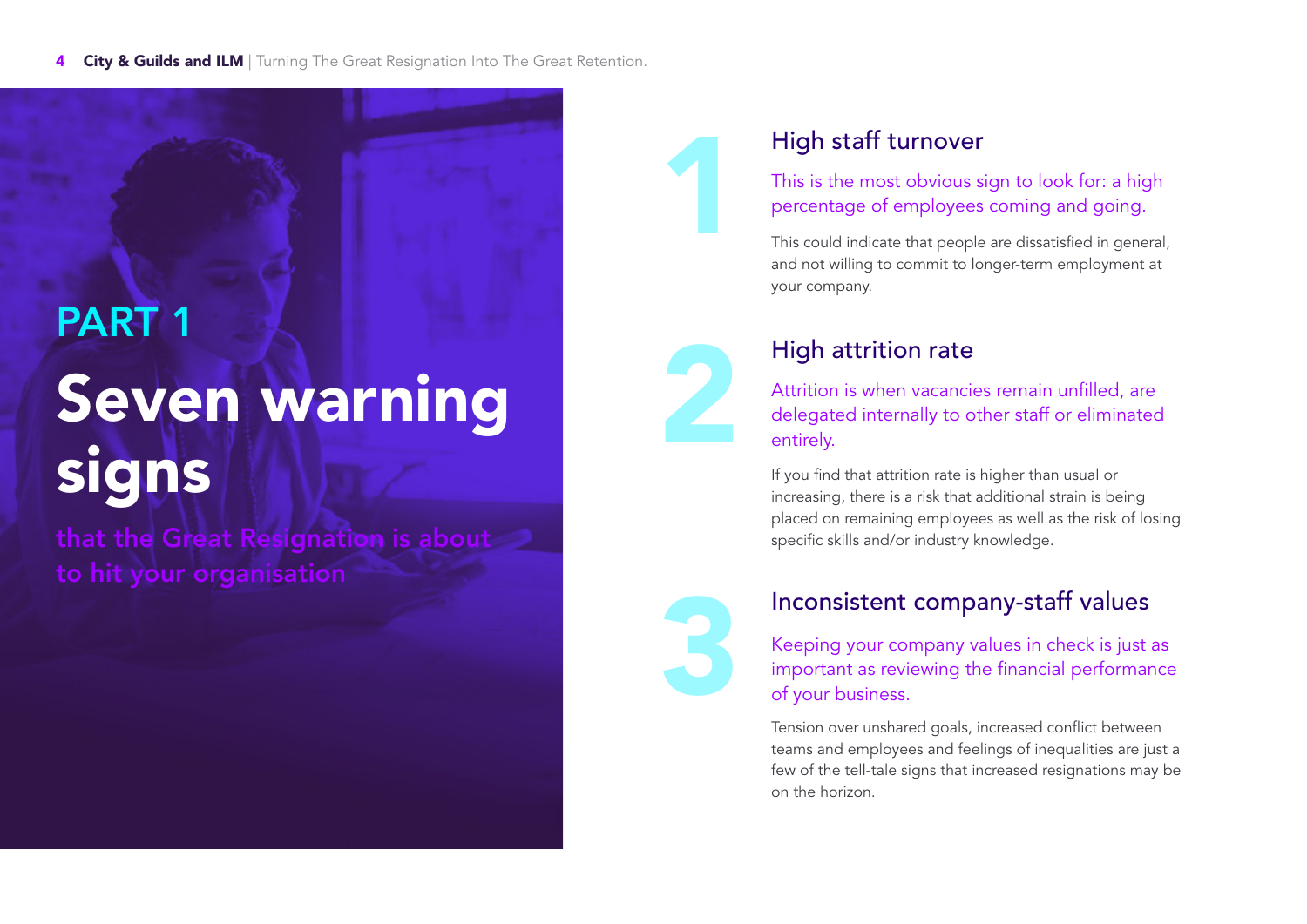

Attitude shifts<br>
If you spot that previously engaged employees<br>
become indifferent, touchy or irritable, it is a very<br>
likely indication that there is a change in staff<br>
engagement. If you spot that previously engaged employees become indifferent, touchy or irritable, it is a very likely indication that there is a change in staff engagement.

> It's important that you act fast as even one disgruntled employee can cause a negative shift in entire departments.

#### Attitude shifts **Increased absenteeism**

When employees who are typically punctual begin to report to work late, log off early, or take more leave days than usual, this may indicate a reduced interest in their work, a faltering commitment to their job or it could signal personal issues or work-related burn-out.

They may also be modifying their schedule to pursue other opportunities outside of their current employment.



### Decreased productivity **Burnt-out staff**

Decreased productivity<br>The impact of lower staff engagement, increased<br>absenteeism and general disinterest very often<br>result in fewer goals being met.<br>It shows that people are 'checking out' and you will also The impact of lower staff engagement, increased absenteeism and general disinterest very often result in fewer goals being met.

It shows that people are 'checking out' and you will also often see decreased productivity levels.



If employers are unable to obtain a healthy worklife balance, and function on the edge of burnout on a day-to-day basis, it's only a matter of time before they begin seeking employment that better suits their overall health.

A work environment which enables mental and physical wellbeing can have a huge positive impact on retention.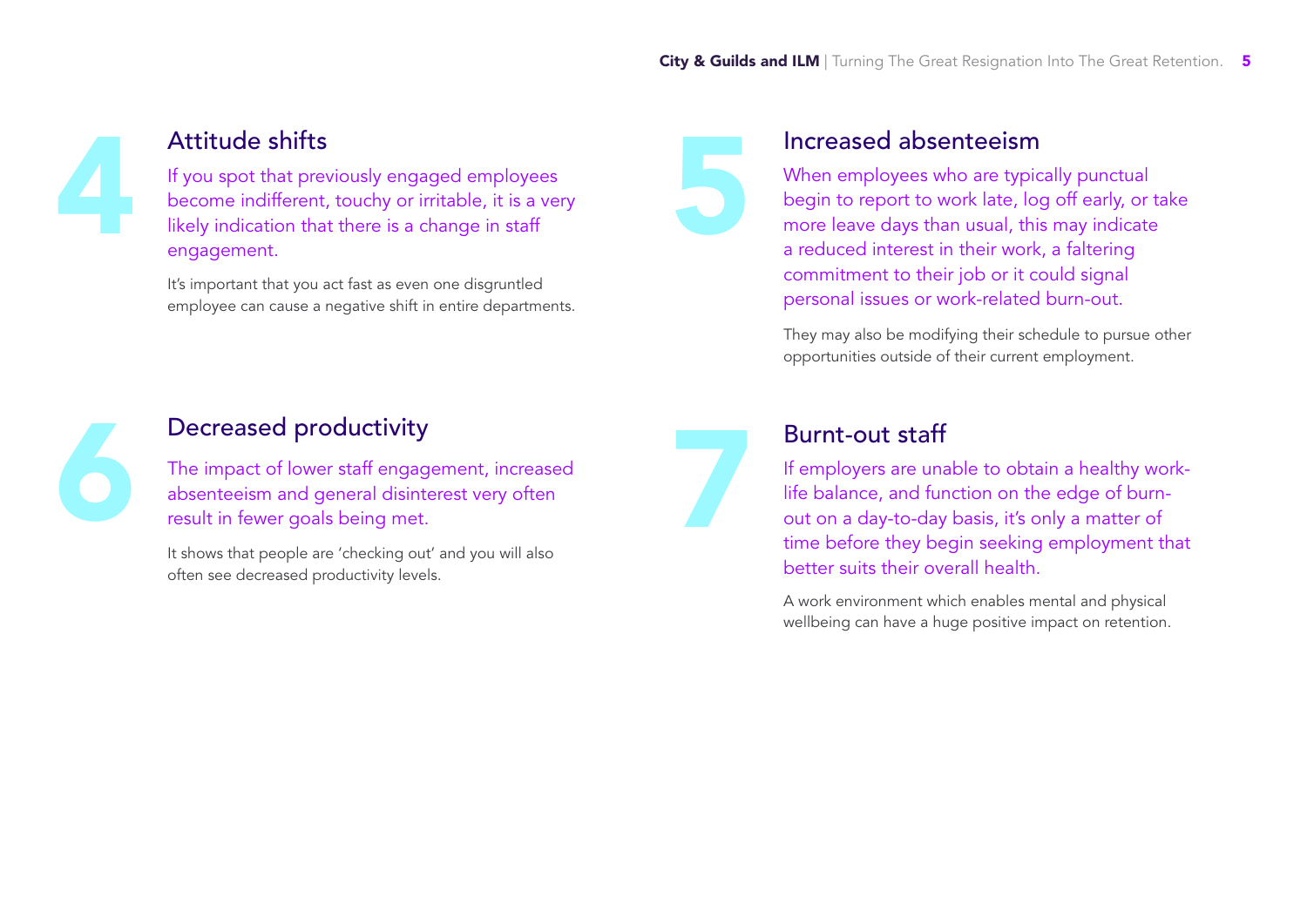# Three best kept secrets PART 2

to turn the Great Resignation into the Great Retention

## Build on your "why" SECRET #1

By clarifying or returning to your organisation's 'Why' – why you are doing what you are doing – you can lay the foundation of a workplace where people care and feel safe:

- They care because they believe in your purpose.
- They feel safe because they are free to speak their mind, to make mistakes and to ask for help.

If staff believe in their organisation's purpose and feel that their employer cares about them, they will care about the company and will want to do their best to make the company succeed.

All this builds loyalty, engagement, commitment and collaboration. They will be willing to make sacrifices for the organisation, for each other and they will not easily move on.

And the best bit: it doesn't have to cost anything.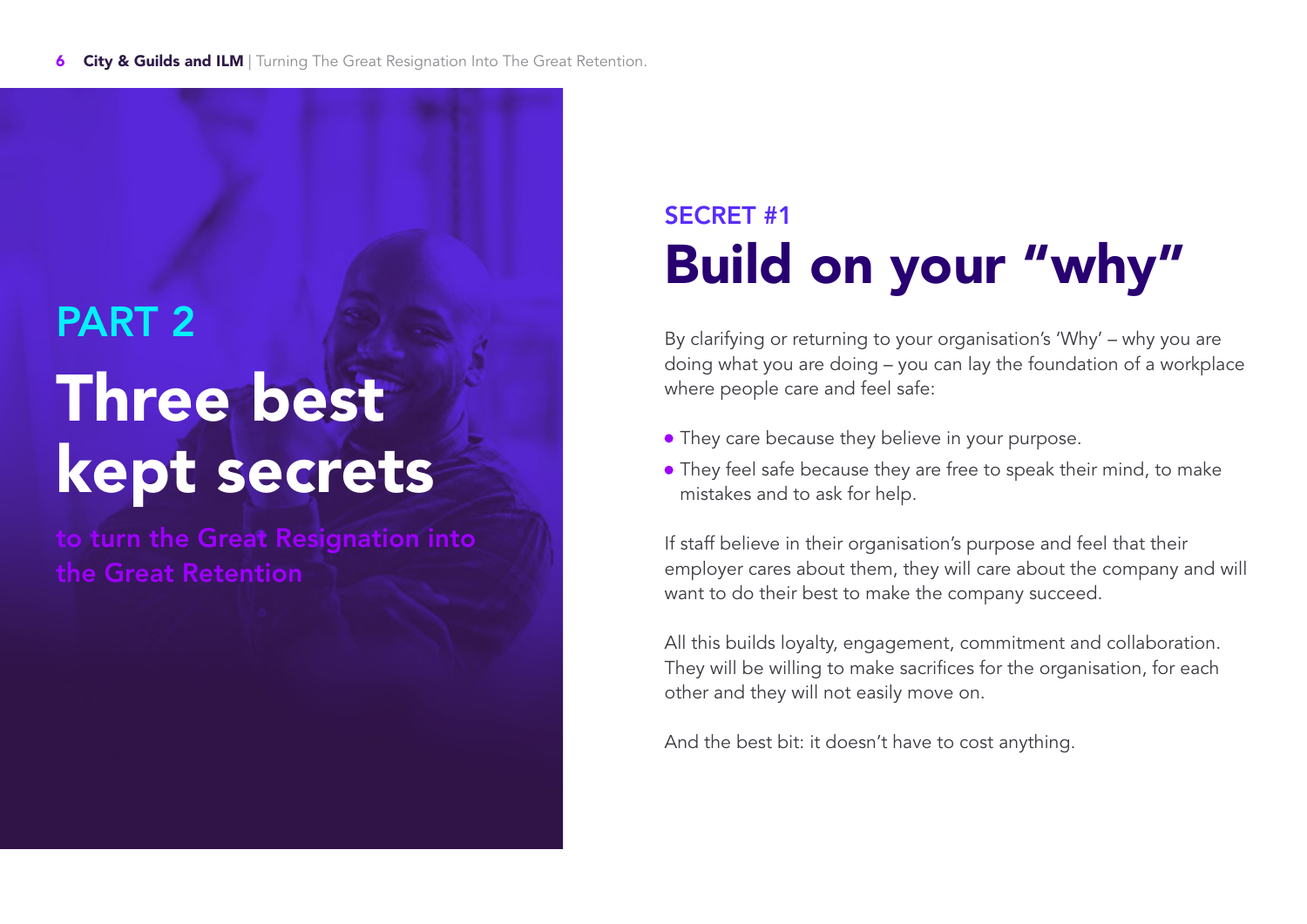## Build your future

#### Skilled staff + recognition = sustainable future

Recognising the achievements of engaged and skilled staff can turn your employees into brand advocates, so you become an employer of choice.

## Build your talent

**TRAIN** 

BRAND

Investing in high quality training builds engaged and committed staff who will be inspired to learn and want the organisation to succeed.

## Build on your 'why'

**WHY** 

#### Purpose + trust = loyalty

A purpose-led culture, underpinned by trust and psychological safety, creates the best environment for learning.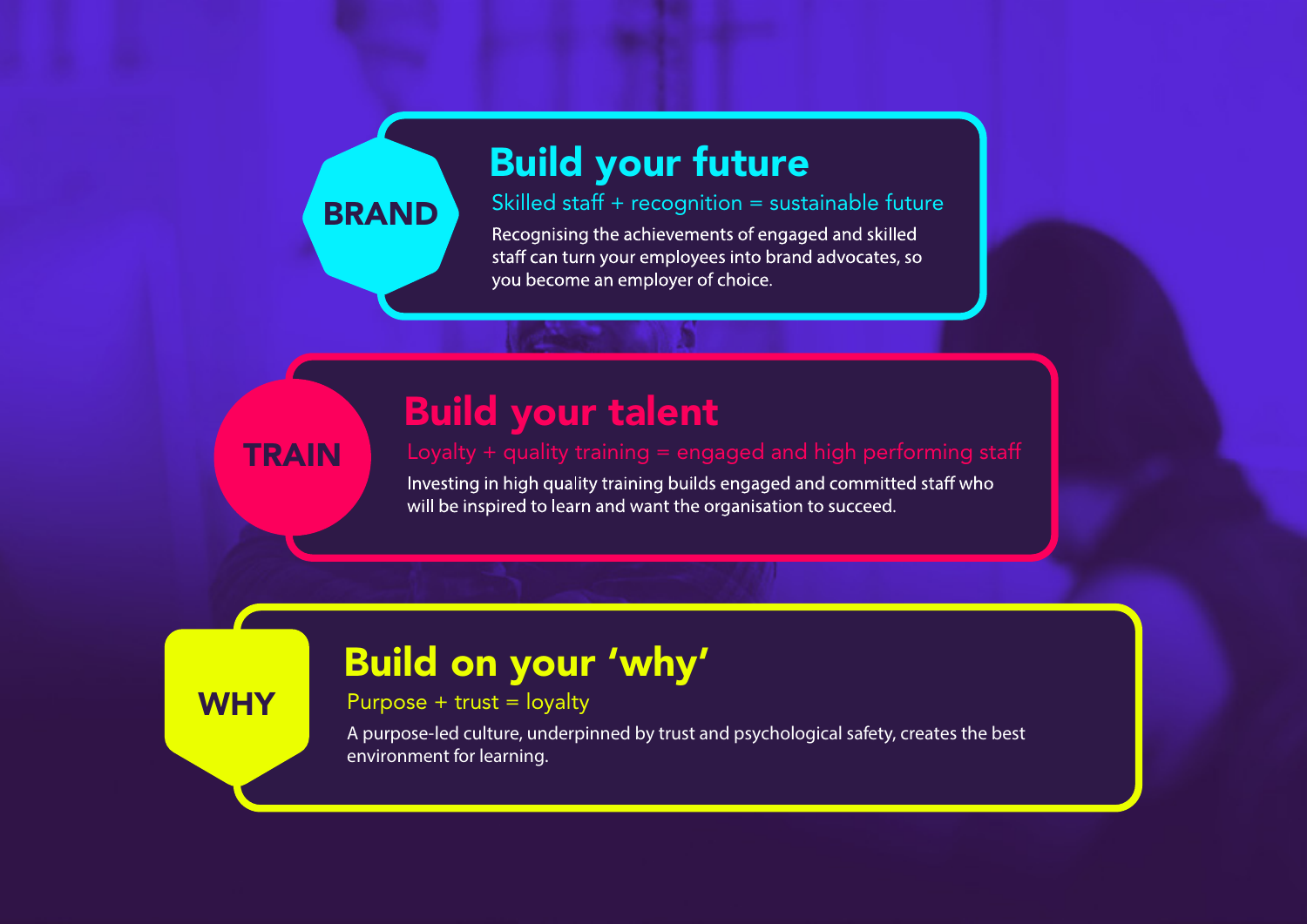All it takes is time, effort and authentic leadership. Lead by example and expect the same from everyone. Be willing to listen and receive feedback, take time to understand how your staff are feeling and where you could do more or better to make the organisation a safe and happy place.

Then you have the opportunity to act. Take and use their feedback, 'walk the walk', and provide training and support where it is most needed.

Do this consistently to build trust. Yes, it may take time. Yes, you may not get it right the first time. Yes, you won't be able to address everything in one go. Nevertheless, it's time worth investing.

Once you have the trust of your staff, they will be loyal to you and become your most valuable advisors. Loyal staff will want the best for your company. Loyal staff will not want to leave.

"Great leaders are able to inspire people to act. Those who are able to inspire give people a sense of purpose of belonging that has little to do with any external incentive or benefit to be gained… For those who are inspired, the motivation to act is deeply personal… Those who are able to inspire will create a following of people who act for the good of the whole not because they have to, but because they want to.

People who love going to work are more productive and more creative. They go home happier and have happier families. They treat their colleagues and clients and customers better. Inspired employees make for stronger companies and stronger economies."

Simon Sinek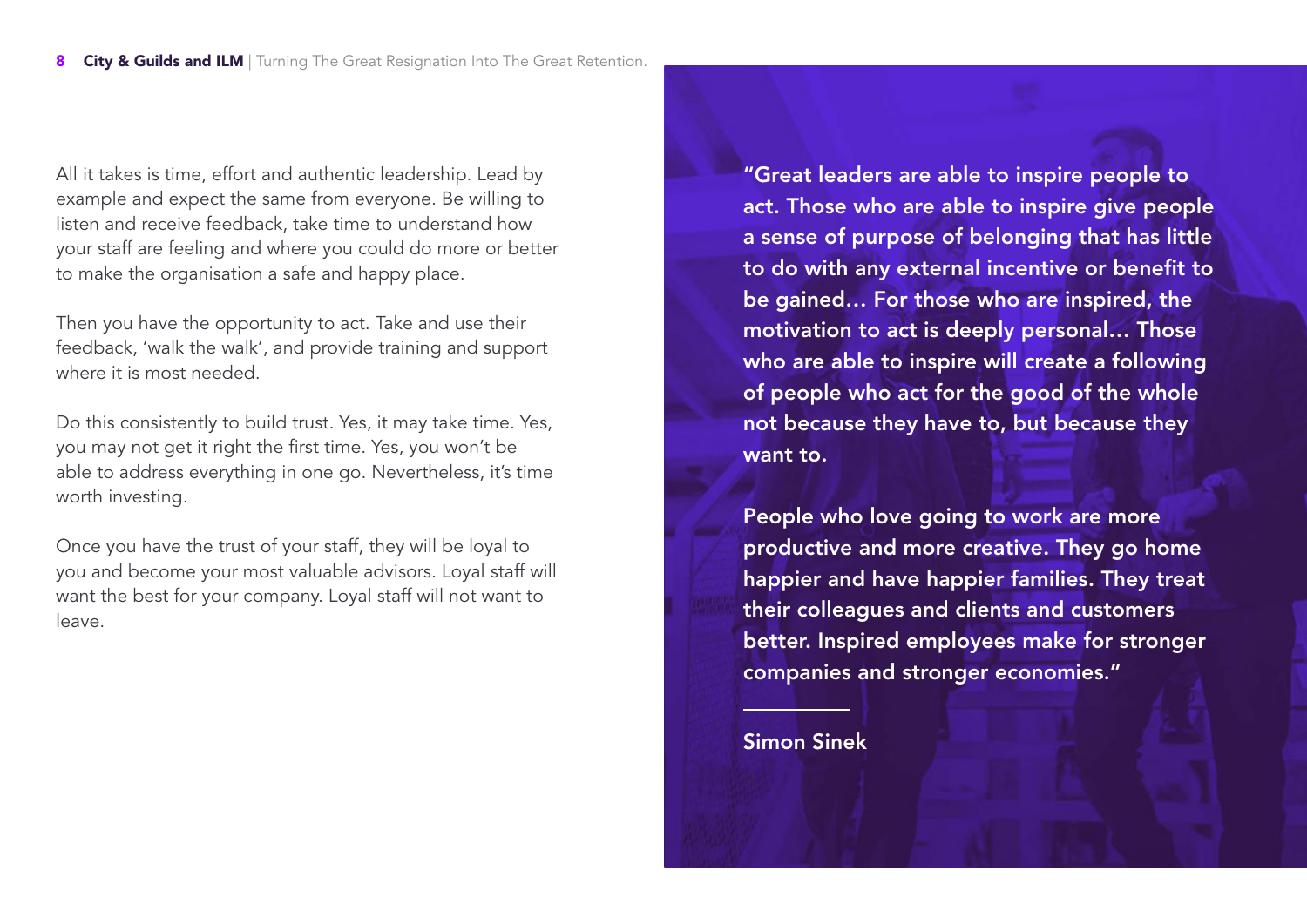## Build skills – invest in high-quality training SECRET #2

Loyal staff also breeds an open and supportive environment. An environment where people will want to help each otherand keep learning and developing because they want to see the company grow and succeed.

So once you have an engaged staff, you have the opportunity to grow their talent.

One of the biggest incentives that draws quality employees is the opportunity to develop new skills.

When you offer the right type and quality of training, staff become better equipped to meet work challenges, achieve targets and to progress – all of which further increase the chances of them staying. They will also feel good about their contribution to a team and they will develop a sense of purpose and belonging.

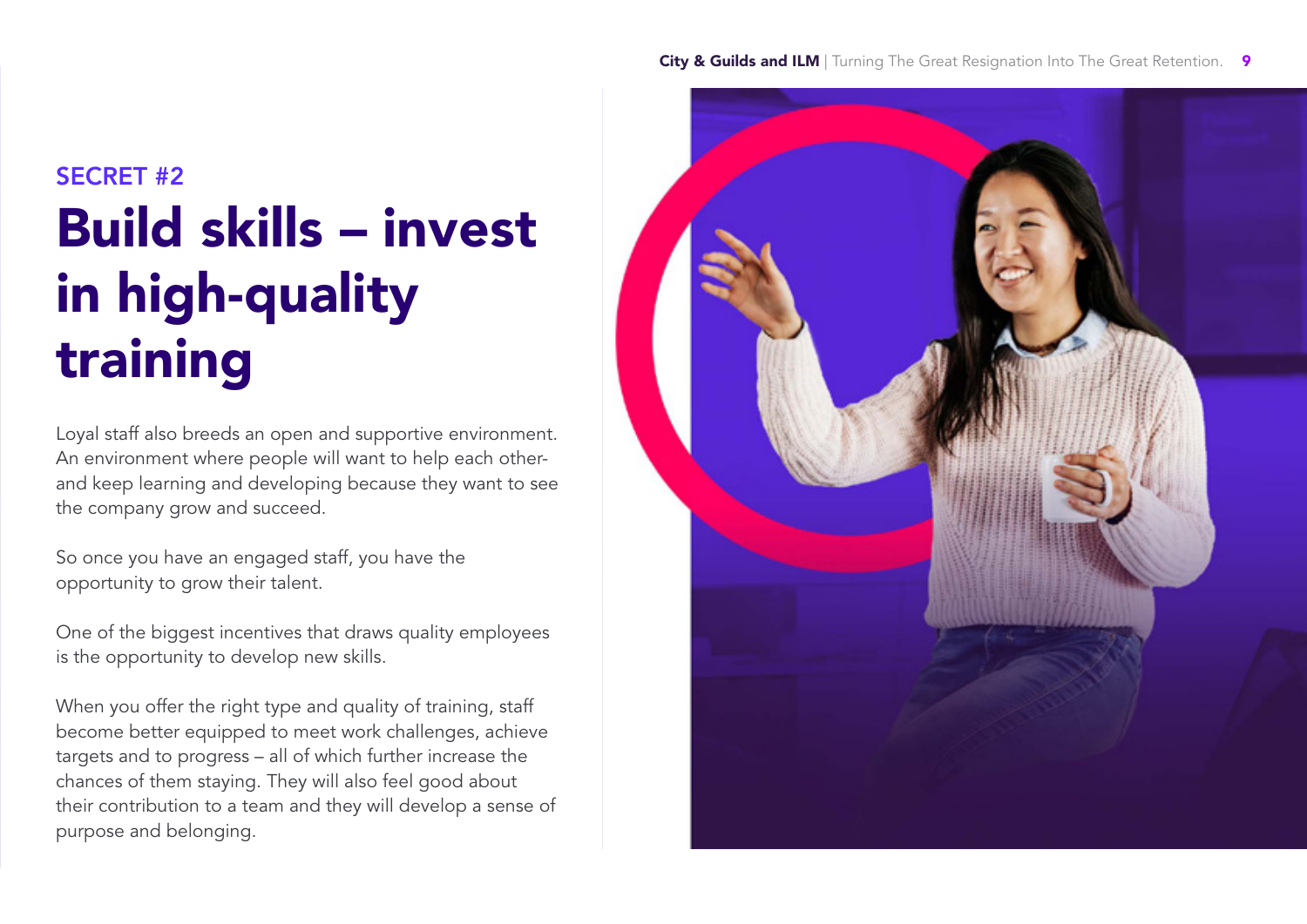## There is a catch though – and it is an important one.

Employees will know the difference between unremarkable training and high-quality training. They will also place a much higher value on training which recognises achievement through certification.

This could be external validation or certification using your own brand, depending on what works best for your business.

Investment in the right type of training is guaranteed to pay off. A training programme will serve to increase productivity and inspire employees to stay versus cheap, poorlystructured learning which will often have low output.

We have seen organisations reap the benefits of exceptional training programmes, helping to turn the Great Resignation to the Great Relearning.

These benefits include efficient onboarding of new staff, happier staff, increased job satisfaction, being able to identify high-potential employees and increased employee engagement, overall.



"Train people well enough so they can leave; treat them well enough so they don't want to."

Sir Richard Branson British Entrepreneur / Head of Virgin Group Ltd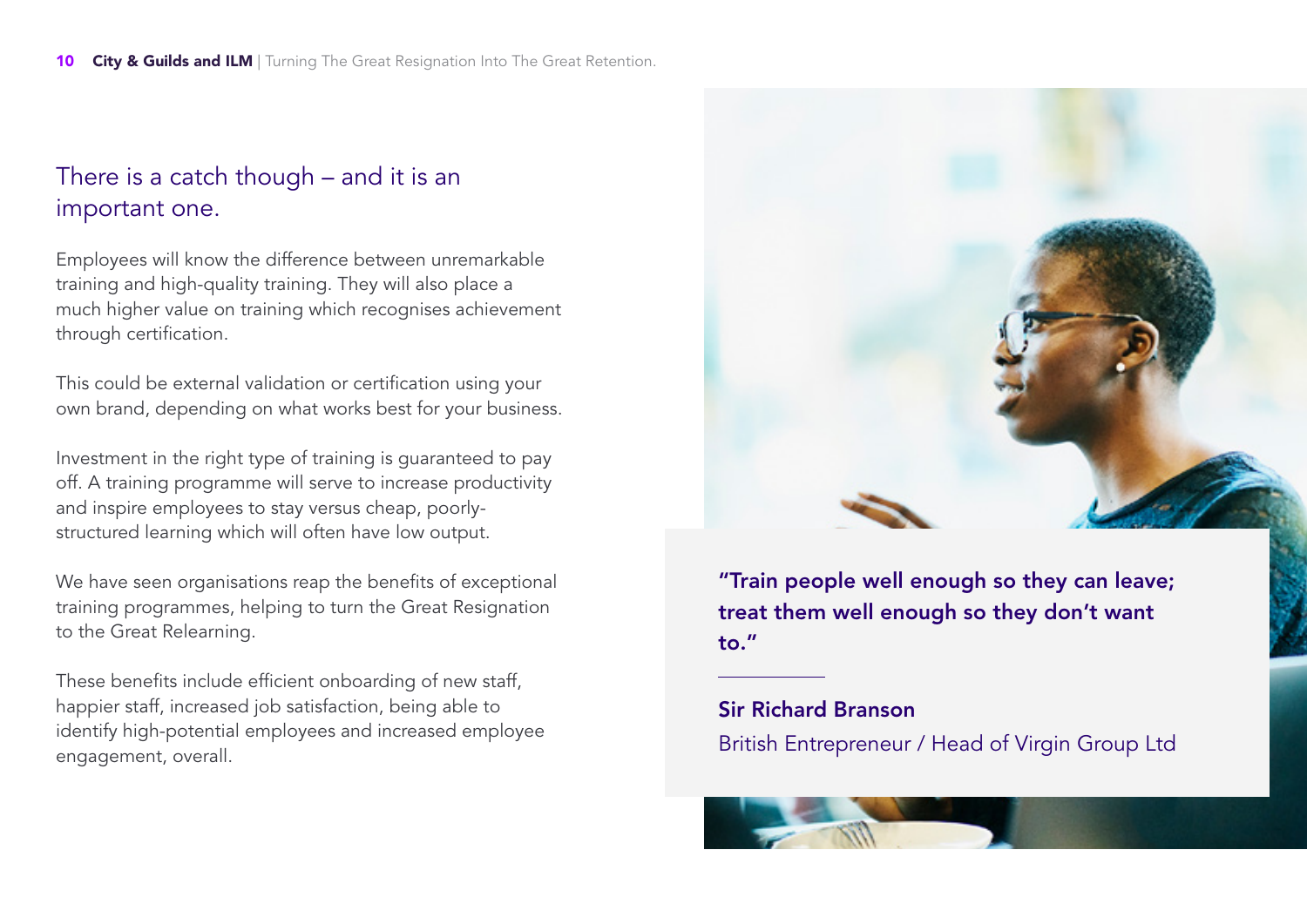## Secret #3

## Build your brand to build talent

Imagine a company that people are proud to work for. They will have no hesitation to tell their friends, family and peers what a great organisation it is.

And that's the most powerful brand advocacy that you can ever ask for to help you attract even more talent and keep it.

If you manage to create a safe place with a clearly defined 'why' (see Secret #1) and train your staff well (see Secret #2), enable and encourage them to show off their achievements so that they can shout about them.

If your employees can't stop talking about learning, progression and their career, it will be the best testament to your brand.

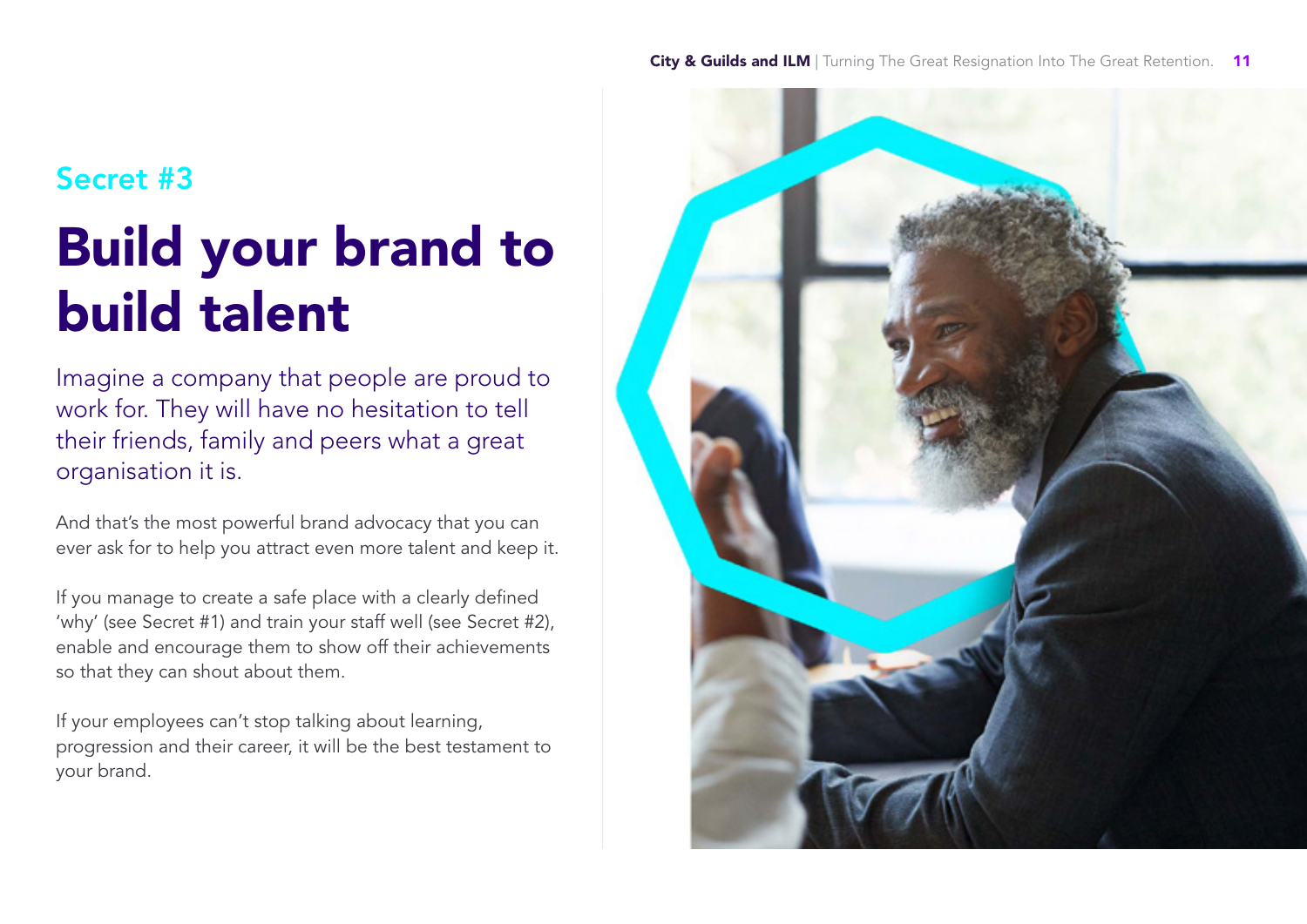## Engaged, loyal and well-trained staff are your most valuable brand advocates.

So, if your goal is to make your business succeed, give them the right tools so that they can play their part.

A great way of doing so is by giving your staff digital certification, the latest technology in skills recognition. Digital credentials allow individuals to share their achievements on social media, giving you free and authentic global publicity.

Powerful stuff. Get your purpose right, train your staff well and make them feel proud. Magic will happen.

## Useful Links

#### Recognition Services

If you are interested in finding out how we help organisations unlock their potential, visit our Recognitions Services page – [www.cityandguilds.](http://www.cityandguilds.com/recognition-services) [com/recognition-services](http://www.cityandguilds.com/recognition-services)

#### ILM Leading Through Values Report

[https://www.i-l-m.com/news-and-events/news-and](https://www.i-l-m.com/news-and-events/news-and-blog/leading-through-values)[blog/leading-through-values](https://www.i-l-m.com/news-and-events/news-and-blog/leading-through-values)